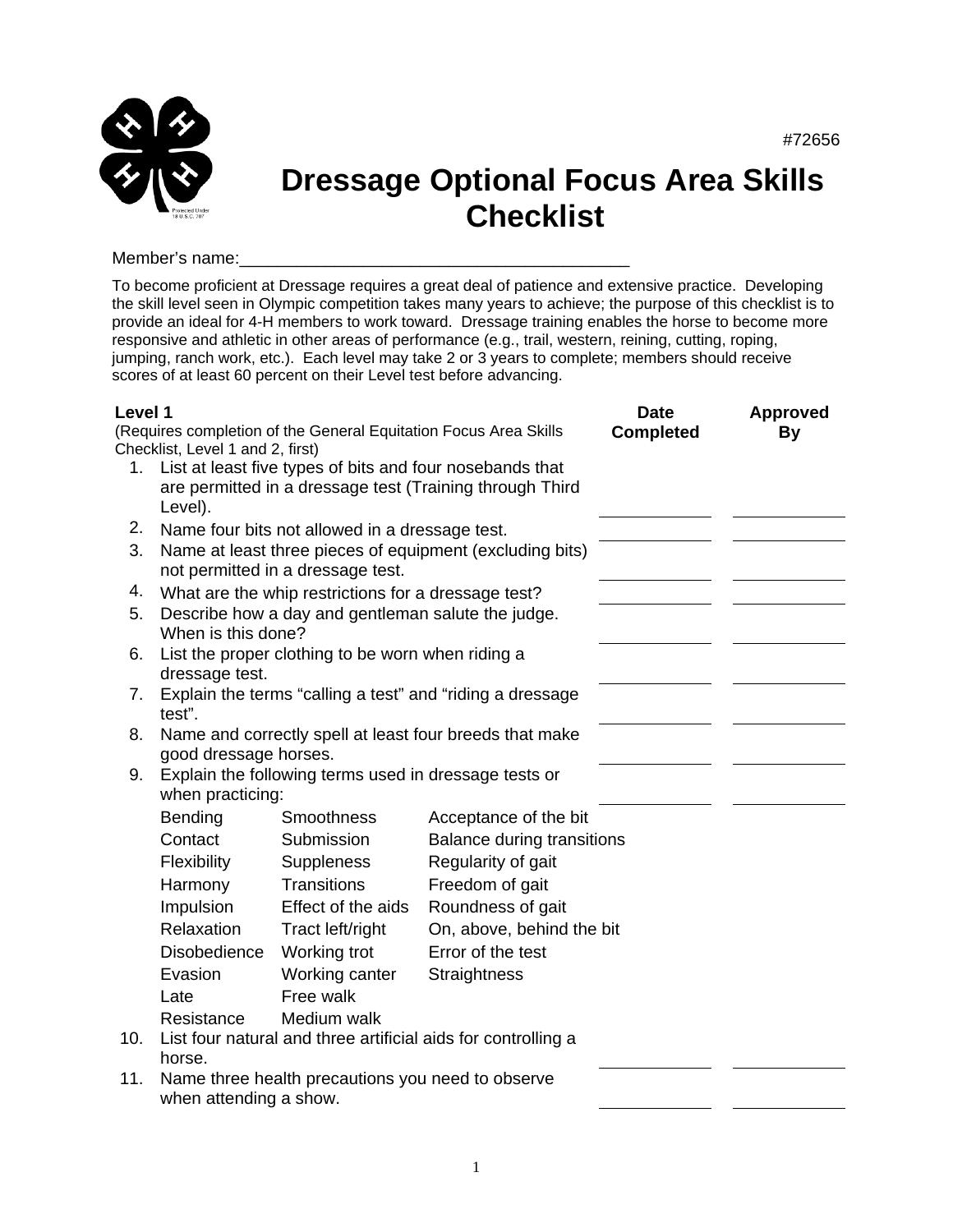| 12.                | progression):                                                          | Correctly demonstrate these skills (in order o                                                                                                             |                                 |                       |  |
|--------------------|------------------------------------------------------------------------|------------------------------------------------------------------------------------------------------------------------------------------------------------|---------------------------------|-----------------------|--|
|                    |                                                                        | a. Properly saddle, unsaddle, and store tack.                                                                                                              |                                 |                       |  |
|                    |                                                                        | b. Proper use of aids at a walk, working trot (rising and<br>sitting), and cantering a 20-meter circle with smooth,<br>calm transitions between each gait. |                                 |                       |  |
|                    | both directions.                                                       | c. Execute a 20-meter circle at A or C and B or E, going                                                                                                   |                                 |                       |  |
|                    |                                                                        | d. At a trot, turn onto centerline from A or C. Halt at X,<br>salute (horse immobile).                                                                     |                                 |                       |  |
| Level <sub>2</sub> |                                                                        | Complete Level 1 before proceeding to level 2                                                                                                              | <b>Date</b><br><b>Completed</b> | <b>Approved</b><br>By |  |
| 1.                 | while practicing:                                                      | Explain the following terms used in dressage test or                                                                                                       |                                 |                       |  |
|                    | Elasticity                                                             | Abrupt transitions                                                                                                                                         | Riding through the corner       |                       |  |
|                    | <b>Disunited</b>                                                       | Serpentine                                                                                                                                                 | Quality of the trot             |                       |  |
|                    | Half-halt                                                              | Strung out                                                                                                                                                 | Bend through the circle         |                       |  |
|                    | Free walk                                                              | Heavy on forehand                                                                                                                                          | Falling in and out on circle    |                       |  |
|                    | Half circle                                                            | Leaning on the bit                                                                                                                                         | Tracking up                     |                       |  |
|                    | Immobility                                                             | Outside of horse                                                                                                                                           | Hollow side                     |                       |  |
|                    | Rhythm                                                                 | Passive and active                                                                                                                                         | Stiff side                      |                       |  |
| 2.                 |                                                                        | Describe what an effective seat is and shy it is important.                                                                                                |                                 |                       |  |
| 3.                 |                                                                        | Describe the rider's most effective, correct skeletal                                                                                                      |                                 |                       |  |
|                    |                                                                        | position (include head, shoulder, chest, arms, elbow,                                                                                                      |                                 |                       |  |
|                    |                                                                        | wrists, hands, torso, hips, thighs, knees, calves, ankles,                                                                                                 |                                 |                       |  |
|                    | and feet).                                                             |                                                                                                                                                            |                                 |                       |  |
| 4.                 |                                                                        | Describe a good conditioning program (include exercise<br>and feeding) for your dressage horse.                                                            |                                 |                       |  |
| 5.                 |                                                                        | List at least four common types of lameness that affect                                                                                                    |                                 |                       |  |
|                    |                                                                        | dressage horses; describe appropriate prevention and                                                                                                       |                                 |                       |  |
|                    | treatments for each of these.                                          |                                                                                                                                                            |                                 |                       |  |
| 6.                 | What are the advantages of lounging your horse and                     |                                                                                                                                                            |                                 |                       |  |
|                    |                                                                        | being lounged on your horse at three different gaits:                                                                                                      |                                 |                       |  |
| 7.                 |                                                                        | Specifically describe how to properly execute a canter                                                                                                     |                                 |                       |  |
|                    | depart.                                                                |                                                                                                                                                            |                                 |                       |  |
| 8.                 | Why is a coefficient of two given to the free walk and<br>medium walk? |                                                                                                                                                            |                                 |                       |  |
| 9.                 |                                                                        | Explain the difference between a three-beat and four-                                                                                                      |                                 |                       |  |
|                    | beat canter.                                                           |                                                                                                                                                            |                                 |                       |  |
| 10.                |                                                                        | Explain what a half-halt is, why it is used, and when it is                                                                                                |                                 |                       |  |
|                    | used.                                                                  |                                                                                                                                                            |                                 |                       |  |
| 11.                |                                                                        | Identify the correct, fork, and chair sets; describe the                                                                                                   |                                 |                       |  |
|                    |                                                                        | good and bad pints about each different seat.                                                                                                              |                                 |                       |  |
| 12.                |                                                                        | What are the four hand positions? Explain why one                                                                                                          |                                 |                       |  |
|                    | position is good, and why the others are not.                          |                                                                                                                                                            |                                 |                       |  |
| 13.                | Illustrate the difference between riding the corner on a               |                                                                                                                                                            |                                 |                       |  |
|                    | or H.                                                                  | 20-meter circle at C and following the track at C to M                                                                                                     |                                 |                       |  |